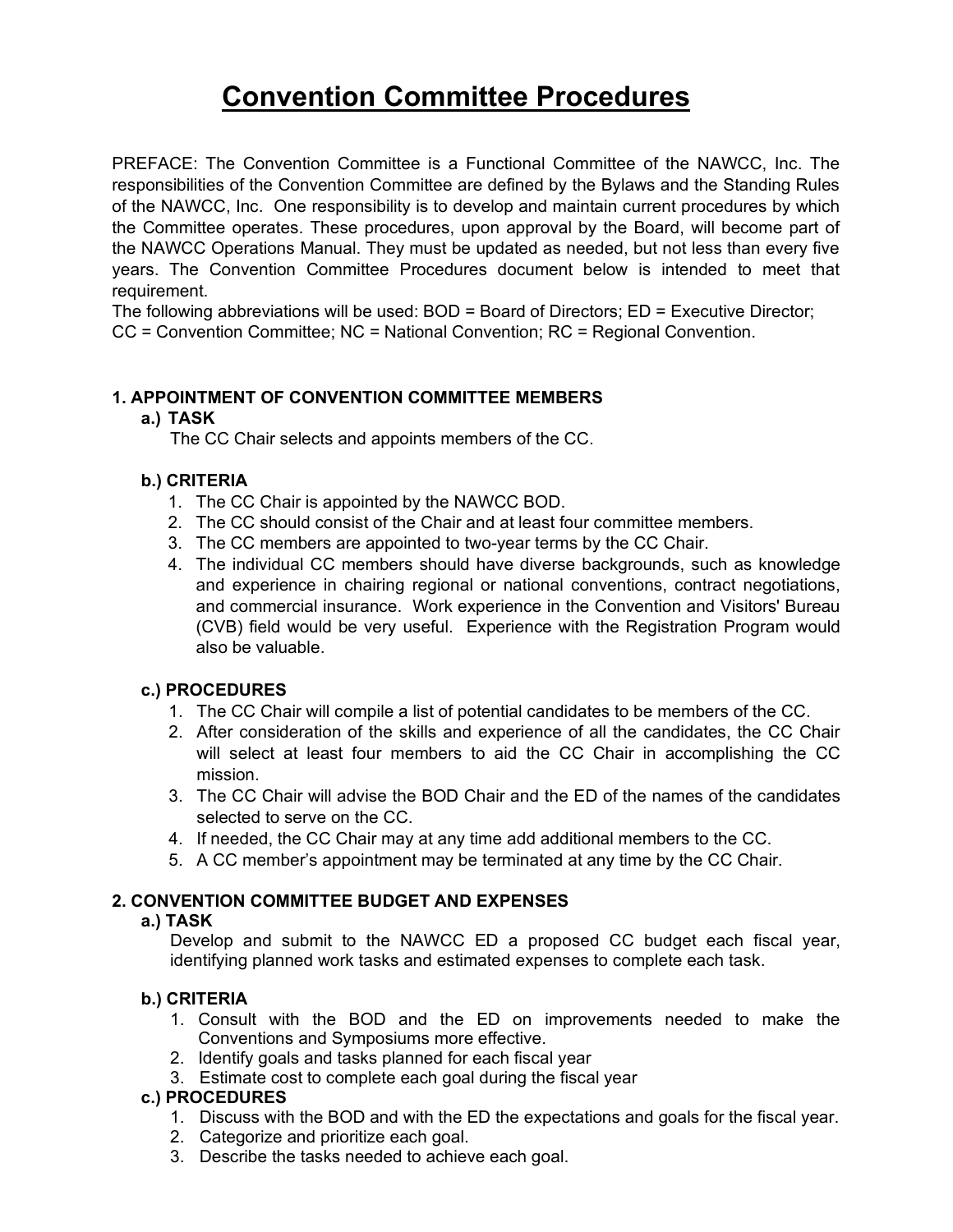- 4. Estimate the cost to perform each task.
- 5. Get total cost estimates for all goals for the fiscal year.
- 6. Submit goals, tasks and cost estimates for the fiscal year to the ED and request funding needed to reach the goals.
- 7. Revise goals and cost estimates in accordance with available funding.
- 8. Notify BOD what can be expected from the CC based on funding and manpower.
- 9. Expenses incurred by the CC Chair, with appropriate receipts, should be submitted to the ED for reimbursement.
- 10. Expenses incurred by the CC members, with appropriate receipts, should be reviewed and approved by the CC Chair and submitted to the ED for reimbursement.
- 11. The CC Chair must exercise control measures that prevent CC expenses from exceeding the approved budget. Projected overruns must first have ED approval.

## **3. REGIONAL CONVENTIONS**

## **a.) TASK**

Review and approve requested dates for Regional Conventions and maintain a Master Schedule Book, in electronic or manual format or both, of all events.

## **b.) CRITERIA**

- 1. Other than scheduling and reporting, neither the CC nor the BOD exercises control or oversight of RC arrangements, including site selection, contracts and budgets.
- 2. All RC's must be scheduled through the CC Chair or a person designated by the Chair to perform this task.
- 3. Records are required for traceability and accountability of scheduled events.
- 4. There shall be no more than one regional on any given weekend within the United States. International Regionals may occur on the same weekend as one in the US.
- 5. Regionals in close geographical proximity on adjacent weekends should be avoided.
- 6. Regionals that traditionally use the same date each year have priority over another Regional that might request that date before it is confirmed by the first regional.
- 7. Regionals are not scheduled on nationally recognized religious holidays, as defined in the NAWCC Standing Rules.
- 8. Regionals must be scheduled for one or more days and must be sponsored by two or more Chapters (host and co-host(s)) whose members must actively participate as RC committee members or workers.

- 1. Setup and maintain a suitable record keeping system in electronic or manual format or both that provides storage and accountability of pertinent records.
- 2. Receive written or electronic request for a regional date from a host chapter (either from chapter President or Regional Chair).
- 3. If date requested is available, send Regional Acknowledgement Letter (see example in Appendix A), stating regional requirements, and include a Regional Convention Agreement form (see example in Appendix B). Also, advise of availability and source *of* a Regional Convention Handbook.
- 4. If date requested is unavailable, suggest alternate dates.
- 5. Enter a note in the Master Schedule Book that there is a Temporary hold placed on the date. Also enter Regional name and contact person.
- 6. Upon receipt of two copies *of* the signed Regional Convention Agreement form, change note in Master Schedule Book from Temporary to CONFIRMED.
- 7. CC Chair or designee signs both copies *of* the Regional Convention Agreement form and mails one signed copy to the Regional chairman. The other signed copy is retained as a verifiable record and a suitable notation is placed in the Master Schedule Book.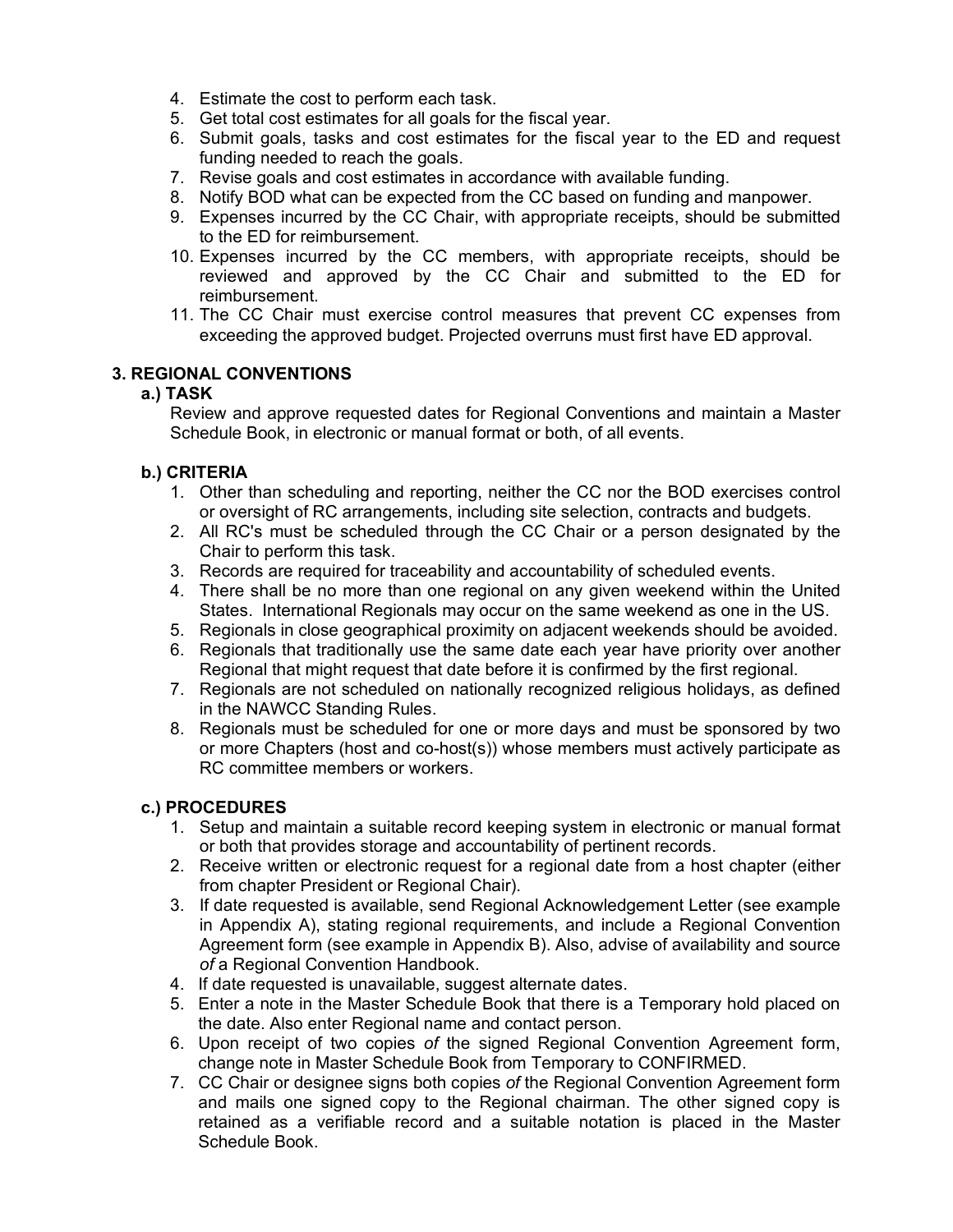- 8. The CC Chair or designee forwards a copy of the signed Regional Convention Agreement form to a NAWCC staff member designated by the ED so the information can be published on the NAWCC web page and in the NAWCC BULLETIN and MART, beginning one year prior to the event.
- 9. Changes in RC date or location received by the CC Chair or designee from the host chapter President or Regional Chair are recorded in the Master Schedule Book and passed on to NAWCC for correcting the published information on the web page and in the BULLETIN and MART.
- 10. The CC Chair or designee must notify the Insurance Agent of any changes that may affect the insurance certificates.
- 11. The CC will review the advertising needs for the RCs and recommend policies to the BOD for paid or gratis advertisements in the MART.
- 12. Headquarters will send one copy of the Regional Summary Report form (see Appendix C.) within two weeks of the Regional scheduled starting date.
- 13. The CC Chair or designee will collect and evaluate Regional Summary Reports, noting any problem areas *or* useful information that might be helpful to other RCs.
- 14. The CC Chair or designee will send reminder notices to those Regional Chairs who fail to submit the required Regional Summary Report in a timely period.
- 15. The CC Chair shall make recommendations to the BOD, as necessary, regarding Regional activities needed to improve the conventions.

# **4. NATIONAL CONVENTIONS**

## **a.) TASK**

Review proposals and make recommendations to the BOD on arrangements, including site selections, contracts and budgets, for the annual NC.

# **b.) CRITERIA**

- 1. National Conventions should be scheduled during the month of June and shall be hosted by one or more Chapters for a period of two or more days.
- 2. National Conventions shall include: educational exhibits of horological items; educational programs and workshops of horological interest; provide facilities for members to buy, sell and trade clocks, watches, tools and supplies; allocate sufficient rooms for the BOD meeting, Committee meetings and special interest chapter meetings; and an adequate room to conduct the Regular Annual Meeting of NAWCC members (date and time to be approved by the BOD).
- 3. Facilities for a NC must be of adequate size and location to assure compliance with the National Convention Requirements and Specifications (see Appendix D).
- 4. If there are no viable proposals from chapters to host a NC within a minimum of thirty months of a NC, the CC Chair must initiate the process by seeking out an appropriate convention facility and host chapter.
- 5. All contracts with the Convention Center and major hotels must be in the name of National Association of Watch and Clock Collectors, Inc. and must be reviewed by the CC and NAWCC legal counsel.
- 6. All contracts with the Convention Center and major hotels must be signed by the NC Chair, an officer of the Host Chapter, the CC Chair and the BOD Chair or designee.
- 7. Execution of subsidiary contracts is delegated to the NC Chair and/or designee(s).
- 8. Budgets shall be prepared and reported in a standardized format (see Appendix E) that identifies categories and line items within categories. Use of a standardized format permits comparative analysis of the NC financial reports and helps future NC Chairs develop budgets with assurance that important line items are not overlooked.

- 1. The CC Chair must investigate the adequacy of the convention facility and hotels.
- 2. The CC Chair will assist the NC Chair in the negotiations. The CC Chair, the NC Chair and a Host Chapter Officer must be in agreement and sign the final contracts.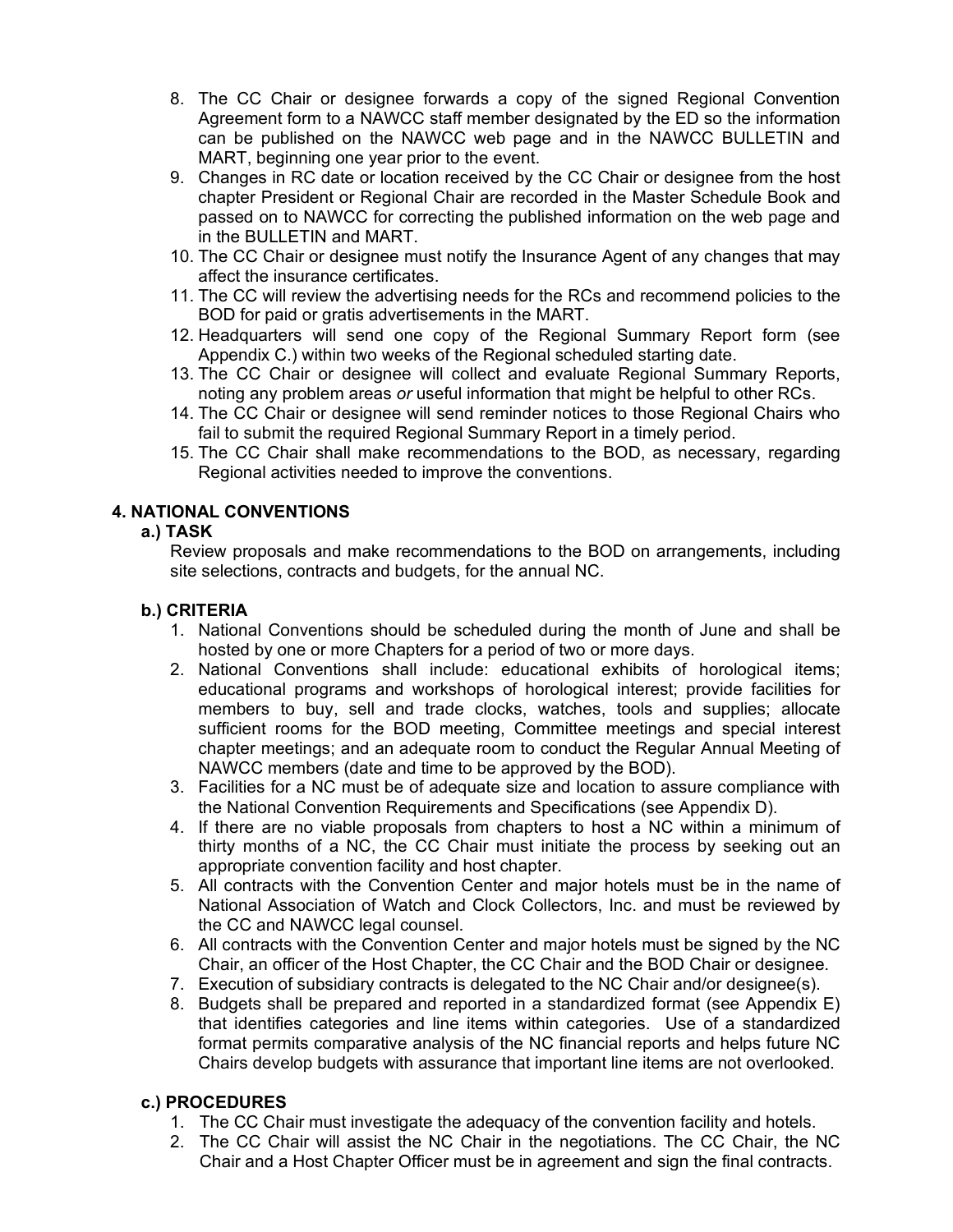- 3. After review by the CC, the negotiated contracts must be submitted to the NAWCC legal counsel for review and release.
- 4. After contract review and approval by legal counsel, the CC Chair will prepare and submit to the BOD, for approval and Chair (or designee) signature, the contracts and a proposal containing a recommendation for or against the proposed NC. This proposal shall contain details on the convention facility and hotels, room blocks and room rates, host chapter and NC Chair, and other information needed for the BOD to properly consider the proposal. The CC Chair will prepare responses to any questions BOD members may have prior to contract signing.
- 5. Two years prior to the NC, the CC Chair will submit a Preliminary Budget, prepared by the NC Chair and approved by the CC, to the BOD for review and approval. The budget proposal must contain expected income and expenses in a standardized format (see Appendix E) and contain copies of contracts, with their attrition clauses. The BOD must approve the Preliminary Budget before the NC can proceed.
- 6. One year prior to the NC, the CC Chair will submit a Final Budget, prepared by the NC Chair and approved by the CC, to the BOD for approval. The budget proposal must contain expected income and expenses in a standardized format (see Appendix E) and contain copies of contracts, with their attrition clauses. The NC Final Budget must be approved by the BOD in order for the NC to proceed.
- 7. No registrations may be accepted and no monies received without:1) first having BOD approval of the Final Budget, and 2) Second on or after the prior year NC.
- 8. The NC Chair should make periodic registration progress reports to the CC Chair that includes the number of pre-registrations and the number of mart tables and food function tickets sold. This information permits analysis of registration trends that can provide timely alerts that increased advertising might be needed.
- 9. The CC Chair will review the advertising needs for the NC and recommend policies to the BOD for paid or gratis advertisements in the MART.
- 10. The CC Chair will monitor the NC to assure the budget is being followed to the extent feasible.
- 11. The NC Chair must submit, within 120 days after the NC, a comprehensive final report to the CC Chair that contains detailed income and expense data and a narrative section discussing all aspects of the NC, expounding on problem and success areas. Recommendations to improve future NC's should be included.
- 12. The CC Chair will review and resolve any issues in the NC final report and submit it to the BOD no later than 150 days from the close of the NC.
- 13. The CC will maintain a cumulative statistical report on NCs that includes preregistration and onsite registration details, tables and room nights sold, charges for the various events, income and expenses, etc. This report will be made available to future NC Chairs to aid in their planning.
- 14. The CC Chair will make appropriate and timely recommendations to the BOD on actions needed to improve the conventions.

## **5. NAWCC TIME SYMPOSIUM**

## **a.) TASK**

Schedule one or more Symposiums annually, including the Ward Francillon Time Symposium.

## **b.) CRlTERIA**

- 1. The Ward Francillon Time Symposium has preemptive schedule priority for the two last weekends in October.
- 2. Symposiums provide in-depth educational lectures and workshops on all aspects of the art and science of horology.
- 3. Mart and Auction activities are not permitted in conjunction with a Symposium.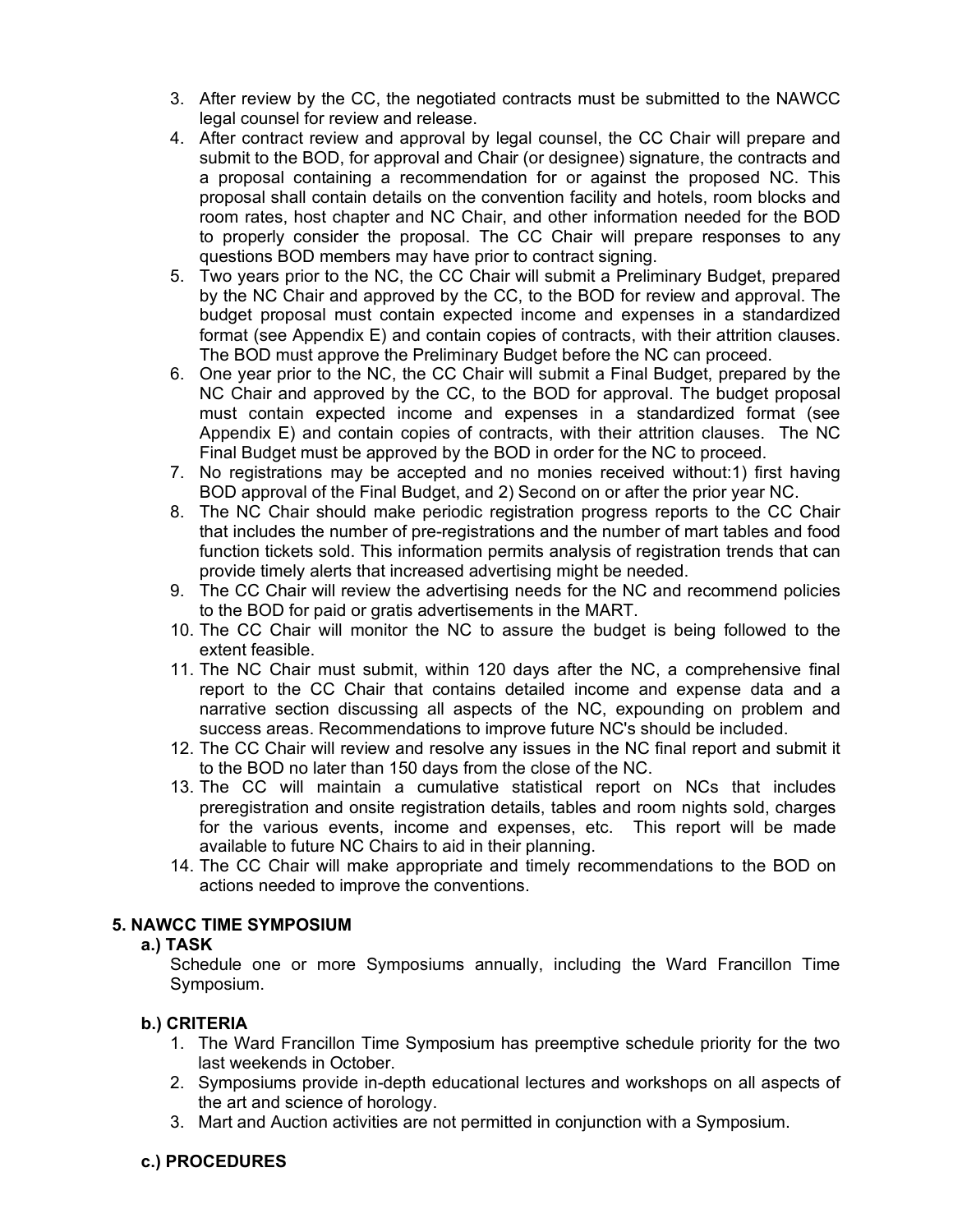- 1. Contact the Symposium Committee Chair to determine the specific dates of the Ward Francillon Time Symposium.
- 2. Reserve the date requested for the Ward Francillon Time Symposium and enter it into the Master Schedule.
- 3. Release the October weekend not selected by the Ward Francillon Time Symposium and make it available for use by a RC.

## **6. INSURANCE**

## **a.) TASK**

Procure and make available acceptable levels of Liability and Exhibit Insurance to RCs, NCs and Symposiums.

## **b.) CRITERIA**

- 1. All Regional and National Conventions and Symposiums are required to carry Convention Liability and Exhibit Insurance.
- 2. Liability and Exhibit insurance may also be provided to NAWCC Chapters having special events, such as membership drives and exhibits, when requested.
- 3. The current minimum level of Liability Insurance for an Event is one million dollars.
- 4. The level of Exhibit Insurance is left to the discretion of the Event Chair and should be based on the value of the exhibit itself.
- 5. The CC Chair or designated CC member negotiates Liability and Exhibit Insurance policies for all Events, including any Special Chapter Events, on a calendar year basis.
- 6. Extremely high costs prevent changes or adding events after policies are established and costs are determined for all the scheduled events in a calendar year.

- 1. The CC Chair or designated CC member should prepare an Insurance Cover Letter (see example in Appendix F) and an Insurance Acceptance Form (see example in Appendix G) in early October that will poll each Event Chair to determine if Liability insurance is wanted and if Exhibit insurance is wanted and, if so, at what level. The standard amount of personal liability insurance is \$1,000,000 and the standard amount of exhibit theft and damage insurance is \$50,000 or \$100,000 or \$200,000*.* A request for insurance higher than the standard must be submitted in writing to the CC Chair or designated CC member. Since the exhibit at a NC is generally larger than that at most Regionals, they have the option to buy more Exhibit insurance.
- 2. Prepare a letter of transmittal (see example in Appendix H) and send the Insurance Cover Letter and the Insurance Acceptance Form to the designated NAWCC staff person who mails them to each Event Chair.
- 3. A reply to the CC Chair or designated CC member is requested by October 15.
- 4. Since increasing the number of insured Events decreases the group insurance policy cost, the CC Chair or a designated CC member must contact those Event Chairs who do not respond to the first notice to determine their intent.
- 5. Those Events that decline to participate in the group insurance program and purchase their own insurance coverage must provide proof of insurance by submitting a copy of the insurance certificate or other evidence to the Chair or a designated CC member. Failure to do so may cause the CC Chair to refuse scheduling the Event the following year.
- 6. When the number of Events wanting to participate in the group insurance program, and at what levels, is determined, the data are included in a request for a proposal and submitted to one or more insurance agents by the Chair or a designated CC member for a price quotation.
- 7. After making a decision on the insurance carrier and cost, prorate the personal liability insurance cost among the Events requesting liability insurance. The cost partition should be equitable, with the larger attendance Events paying a higher cost